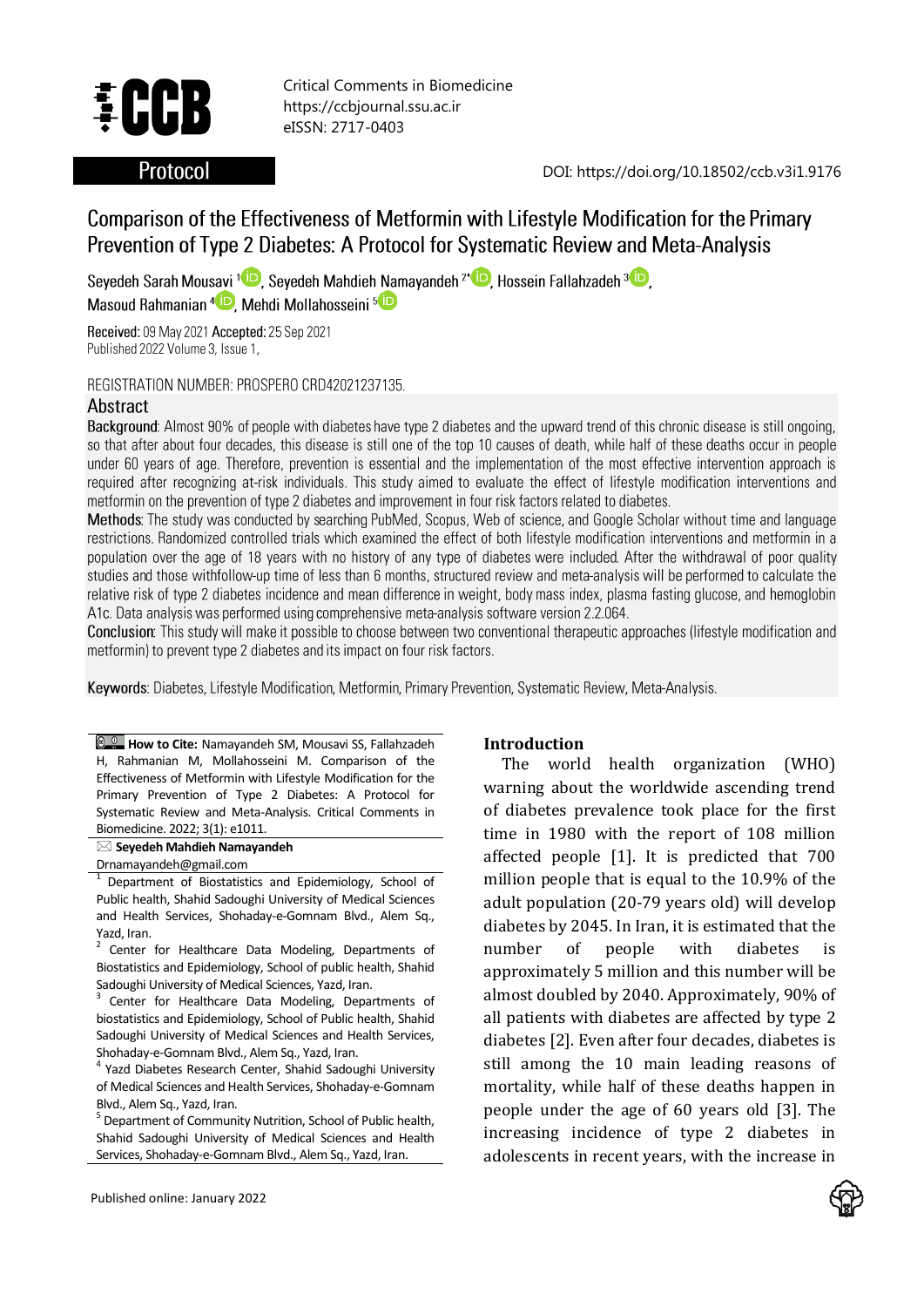their longer survival, has led to an increase in the overall prevalence of type 2 diabetes [4]. Given that the incidence is not affected by the time and survival of individuals, it can be a more valuable measure for preventative interventions in the population [5].

The high prevalence of diabetes has a significant economic impact on individuals and governments [6]. A complicated collection of genetic, environmental, demographic, and socioeconomic factors has led to an increase in the number of patients with diabetes. The phenomenon of urbanization and consequent decrease in the level of physical activity, the increase in overweight, and obesity as the population gets old, are among the causes of increased prevalence of diabetes [3]. Obesity and overweight are two strong risk factors for diabetes that account for a large proportion of the burden of diabetes in the world and are strongly associated with unhealthy lifestyle [4]. Given that obesity increases the risk of diabetes, studies have shown that plasma glucose levels decrease by losing weight, so that a 10% reduction in body weight in obese people can significantly improve glucose tolerance [7, 8].

According to review studies, two effective methods in preventing diabetes are lifestyle modification and medication [9, 10]. One of the characteristics of these two methods is the availability and the security [11]. Metformin affects hepatic glucose production by potentiating insulin activity in the liver, reducing fasting glucose, and reducing the risk of type 2 diabetes in people with pre-diabetes [12, 13]. Lifestyle modification based on low fat diet, weight loss and physical activity can be effective in better control of blood sugar and prevention of diabetes [14, 15]. The aim of this study was to answer the research question "which of the two lifestyle modification interventions and metformin in adults will be more effective in preventing type 2 diabetes and changes in weight, body mass index (BMI), plasma fasting glucose (FPG), and hemoglobin  $A_1c$  (Hb $A_1c$ ) factors?"

## **Materials and Methods**

This protocol is reported based on PRISMA-P guideline [16]. This review was based on the randomized controlled trial (RCT) studies.

# **Inclusion criteria**

The search strategy and selection criteria for studies are based on population, intervention, comparison and outcome (PICO) [17]. RCT studies targeting the population over the age of 18 years without diabetes or cardiovascular disease and do not take metformin were selected. The intervention groups included lifestyle modification intervention based on therapeutic lifestyle change (TLC) and diabetes prevention program (DPP), and metformin intervention. Then, people participating in these two groups were directly compared. The primary outcome of this study is the development of type 2 diabetes and the secondary outcomes are body weight, body mass index (BMI), fastilng plasma glucose (FPG), and hemoglobin A1c (HbA1c).

# **Information Sources**

Search strategy was designed and performed without any time or language restrictions in PubMed, Scopus, Web of science, and Google Scholar databases to find relevant papers with combination of keywords, including diabetes, primary prevention, lifestyle, and metformin. Structured search terms were the words related to the subject and medical subject headings (MESH). After trying different strategies, the search strategy was selected with the least filter used and the least restriction.

The draft search strategy for the PubMed database conducted on 1/25/2020 is as follows:

((("Diabetes Mellitus, Type 2"[MeSH Terms] OR diabetes[Title/Abstract]) OR prediabetes[Title/Abstract] OR NIDDM[Title/Abstract]) AND ("life style"[MeSH Terms] OR lifestyle[Title/Abstract] OR lifestyles[Title/Abstract] OR "lifestyle intervention"[Title/Abstract] OR "lifestyle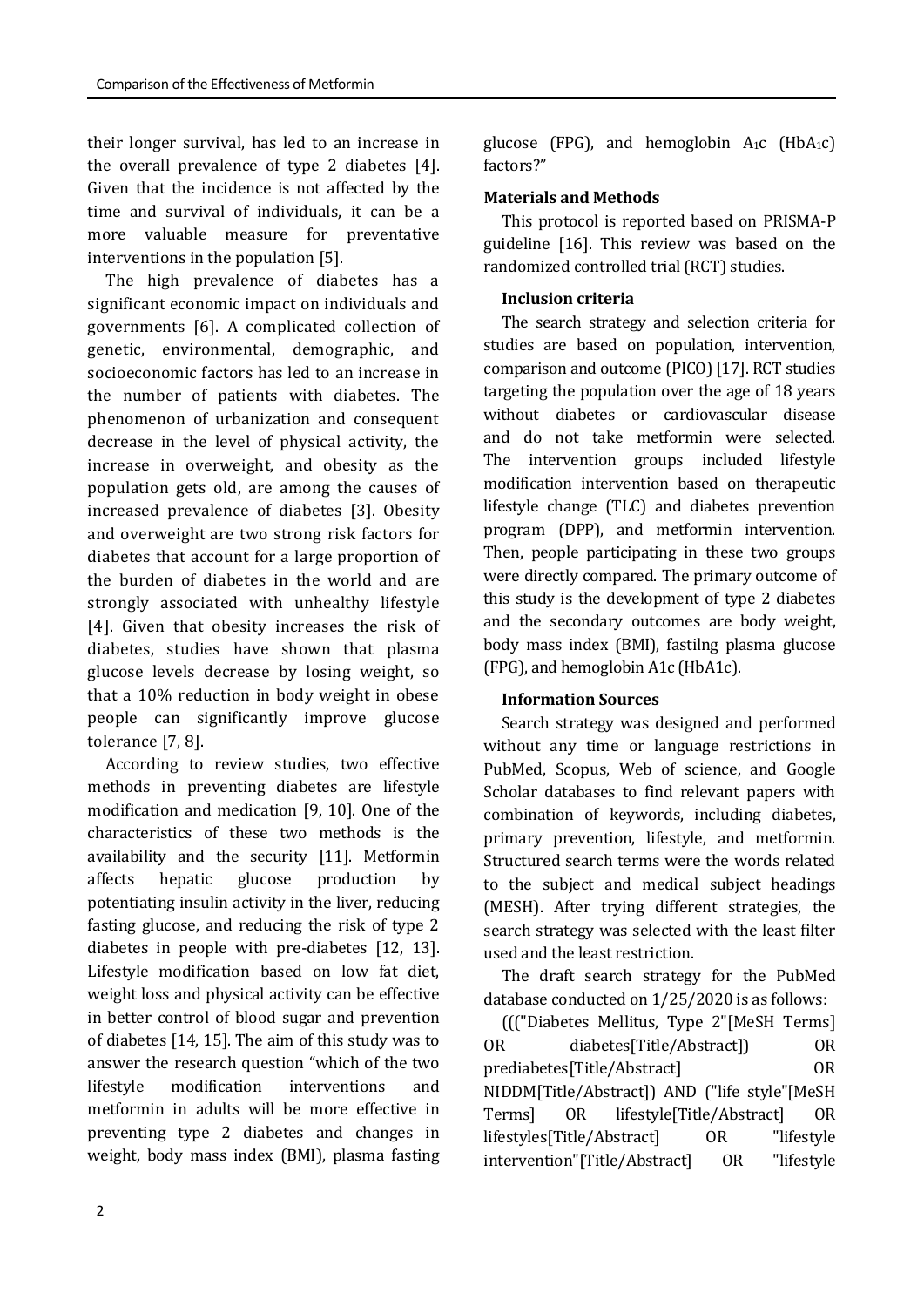modification"[Title/Abstract] OR "lifestyle change"[Title/Abstract] OR "therapeutic lifestyle change"[Title/Abstract] OR "way of acting"[Title/Abstract] OR "style of living"[Title/Abstract] OR "way of life"[Title/Abstract] OR "manner of living"[Title/Abstract] OR "physical activity"[Title/Abstract] OR "Therapeutic Lifestyle Changes" [Title/Abstract] OR Exercise[tiab] OR diet\*[Title/Abstract] OR nutrition[Title/Abstract] OR food[Title/Abstract] OR eating[Title/Abstract] OR dietary[Title/Abstract] OR dietetic[Title/Abstract] OR activity\*[Title/Abstract] OR DPP[Title/Abstract] OR TLC[Title/Abstract] ) AND (metformin[MeSH Terms] OR metformin[Title/Abstract] OR glucophage[Title/Abstract]) OR N,Ndimethylbiguanide[Title/Abstract]) AND (prevention[Title/Abstract] OR Incidence[MeSH Terms] OR incidence[tiab] OR risk [tiab] OR incident[tiab] OR occur [tiab] OR occurs[tiab] OR occurrence[tiab] OR "prevention & control"[Title/Abstract] OR "chronic disease prevention"[Title/Abstract] OR "prevention program"[Title/Abstract] OR "incidence density"[Title/Abstract] OR "incidence rate"[Title/Abstract] OR "diabetes prevention program"[Title/Abstract] OR "diabetes prevention"[Title/Abstract]))).

After preparing the initial list of articles, using EndNote software version X8.0.1, the title of review articles and duplicates will be removed first. Then the title and abstract of the remaining articles will be carefully studied. Then, the full text of the review articles and finally the qualified articles will be selected. The search was conducted separately by two project partners in the mentioned databases with the determined search strategy, and any disagreement in this field was resolved through discussion with the third researcher.

# **Extracting the data**

The eligible articles and information about the author's name, year of publication and year of study, source, mean age and sex of participants, place of study, type of study, sample size, duration of follow-up of participants, more detailed information on lifestyle modification interventions and metformin use, information about the effect size for outcomes including the incidence of type 2 diabetes, body weight, BMI, FPG, and HbA1c, and criteria for detecting these variables will be entered in the Excel file. Information will be extracted to compare the impact of these two intervention methods.

# **Criteria for diagnosing pre-diabetes and diabetes**

The WHO criteria in 1980: fasting blood sugar (FBG)> 140 mg/dL and impaired glucose tolerance (IGT) and oral glucose tolerance test (OGTT) 140-199 mg/dL. The WHO criteria in 1985: normal blood sugar is not defined, FBG> 140 mg/dL and IGT and OGTT 140-200 mg/dL are normal and impaired fasting glucose (IFG) is not defined. The WHO criteria were not found in 1994. The WHO standards in 1999 defined FBG <110 mg/dL as normal, IGT was defined as FBG  $\langle 126 \text{ mg/dL} \rangle$  and OGTT 140-200 mg/dL; Impaired fasting glucose (IFG) is also defined as FBG 110-126 mg/dL and OGTT<140.

American diabetes association (ADA) criteria in 1997 were FBG <110 mg/dL and OGTT<140 mg/dL as normal; IGT is defined by the OGTT test as 140-200 mg/dL, IFG as FBG 110-126 mg/dL. The 2003 ADA standard defined FBG <110 mg/dL and OGTT <140 as normal; it also defines IGT with OGTT 140-200 mg/dL and IFG with FBG 100-124 mg/dL. The ADA criteria for 2008 were FBG <100 mg/dL and OGTT <140 mg/dL as normal; IGT is defined by OGTT 140-199 mg/dL and IFG is defined by FBG 100-125 mg/dL; diabetes is also defined by FBG>125 mg/dL and OGTT>200 mg/dL. The ADA criteria in 2010 were pre-diabetes HbA1c 5.7-6.4%, FBG 5.6- 6.9 mmol/L and 2hrGTT 7.8-11.0 mmol/L and diabetes is defined as HbA1c> 6.5% or FBG> 7.0 mmol/L or 2hrGTT>11.1 mmol/L.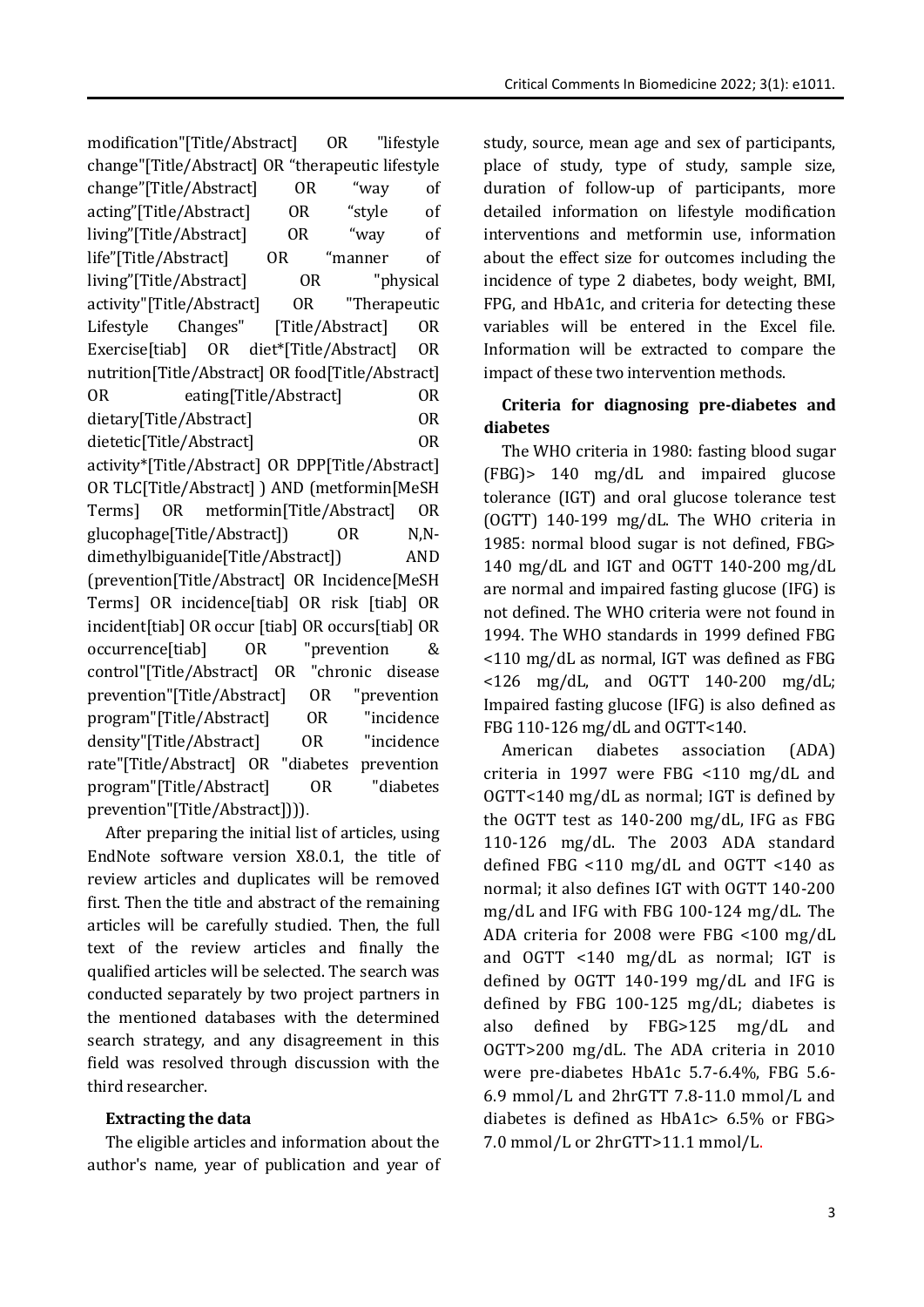#### **Interventions**

**Lifestyle**: The lifestyle is the normal way of life and culture of an individual or group. Lifestyle modification is one of the most important ways to promote health [18]. In the field of lifestyle modification, two approaches of the TLC and DPP were considered. TLC, which focuses on lowering blood cholesterol levels, especially low-density lipoprotein (LDL) cholesterol, is part of the National Cholesterol Education Program (NCEP) and Adult Therapy Panel (ATP) [19]. The third report of this specialized panel aimed to diagnose, evaluate, and treat blood cholesterol in adults through diet which focuses on weight management and increased physical activity [20]. The report, based on extensive trials and evidence-based studies over several decades, showed a strong link between high blood cholesterol and the risk of cardiovascular disease, and emphasizes the TLC approach as a treatment for high-risk individuals [19]. In the TLC diet, 20-35% of calories are received from fat, 50-60% from carbohydrates, and 15-25% from protein. It also recommended moderate to vigorous physical activity for at least 30 minutes to prevent chronic diseases and 60-90 minutes to lose weight [20]. The two main goals in the DPP lifestyle protocol are to lose 7% of body weight and perform 150 minutes of physical activity per week. Lifestyle trainers train and motivate people by holding 16 group sessions and through frequent contacts with individuals monitoring the strict implementation of the protocol [21]. Weight loss and physical activity are the two main pillars of lifestyle modification to prevent type 2 diabetes and better control blood sugar in patients with diabetes. According to meta-analysis studies, lifestyle interventions can reduce the incidence of type 2 diabetes by approximately 50% compared to standard medical recommendations [14].

**Metformin**: Metformin is prescribed in various doses to prevent or delay the progression of pre-diabetes to type 2 diabetes, to

prevent or reverse the process of insulin resistance and / or β-cell dysfunction associated with maintenance of dysglycemia [22]. Studies have shown that metformin reduces hepatic glucose production by enhancing insulin activity in the liver [13]. Another therapeutic function of metformin is to improve insulin activity in skeletal muscle, which plays the key role in increasing non-oxidative glucose excretion [23].

### **Outcomes**

**Type 2 diabetes**: It is a chronic disease (1) defined by varying degrees of poor β cell function and insulin resistance; occurring when the body is unable to use the insulin produced effectively [24].

**Body weight**: It is the body weight of people measured in kilograms.

**BMI**: According to the WHO definition, a person's weight is measured in kilograms divided by height in meters, and indicates the body fat index in adults, and excess fat is associated with disease and death.

**FPG**: It is a blood test taken after 8 hours of fasting. If the result is abnormal, the diagnosis is impaired fasting glucose.

**HbA1c**: It is a measure of glycated hemoglobin, which reflects glucose concentration over two to three months. The accuracy of the test is due to the disorder in hemoglobinopathies.

# **Evaluating the quality of the selected studies**

The quality of RCT studies will be evaluated according to Jadad criteria [25]. This criterion gives a maximum of 5 points according to the three key characteristics of randomization, blindness, and the rate of loss and response of participants in clinical trials [26].

### **Data synthesis and statistical analysis**

Numbers related to the effect size of type 2 diabetes and the four risk factors (Means and their corresponding standard deviation (SD), risk ratio (RR) / odds ratio (OR)) will be extracted from the articles and finally the random-effects model will be used to derive the pooled effect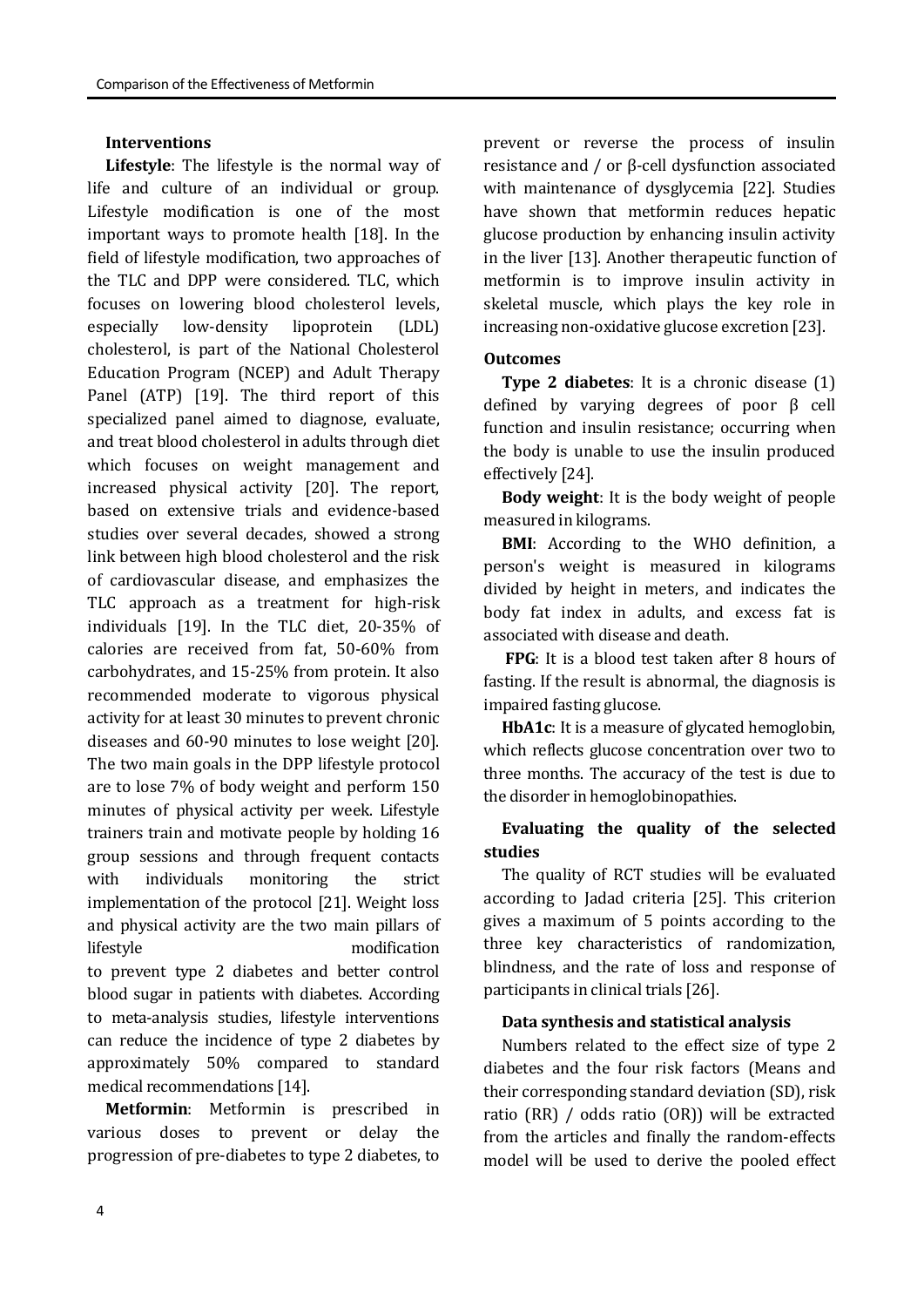sizes. Since the standard deviation was not reported directly, the standard error (SE) according to this formula: SD = SE  $\times$   $\sqrt{n}$  was used. Cochran's Q test and I<sup>2</sup>index will be used to investigate statistical heterogeneity among the studies presented in the meta-analysis. The range of  $I<sup>2</sup>$  is from 0 to 100. The I <sup>2</sup> between 0 and 25, limited or no heterogeneity is indicated,  $I^2$  between 25-50 indicates a weak heterogeneity, I<sup>2</sup> between 50-75 indicates a relatively high heterogeneity, and I<sup>2</sup> between 75 to 100 indicates a high heterogeneity. In the Cochran (Q) test, the Pvalue less than 0.1 is considered as a significant heterogeneity [27]. Then, if a significant heterogeneity is observed between the above studies, meta regression analysis or subgroups will be used to find the factors that have caused this heterogeneity[28]. If heterogeneity is detected, the random effects model will be used; otherwise, the fixed effects model was used [28]. It should be noted that in case of having more than one OR / RR in each study, the OR / RR with a more complete adjustment was used. The impact of applied studies quality should be assessed regularly in meta-analyses and systematic reviews. this would be perfectly achieved by performing sensitivity analysis [28]. If the incidence rate in the study intervention groups was zero, we would assume the value of incidence rate one in the meat-analysis. Then, high-quality studies and follow-up time of more than 6 months will be selected and categorized based on the intended outcomes of this review, and meta-analysis was performed on the effect size of the studies. The data analysis will be performed using comprehensive meta-analysis (CMA) software version 2.2064.

### **Meta-analysis evaluation**

Egger's test, trim and fill, as well as visual evaluation with funnel diagrams will be used to measure emission bias by CMA software. In this regard, a p-value greater than 0.05 indicated no diffusion bias.

### **Evaluating power of evidence**

The grading of recommendations, assessment, development, and evaluations (GRADE) tool will be used to ensure the quality of the obtained evidence [25]. The evaluation approach will be based on summary findings and quality evaluation [26]. The quality of evidence will be assessed in the areas of risk of bias, effect size stability, directness, accuracy, and bias in dissemination [29]. Then, the quality will classified into four levels, including high, medium, low, and very low [30].

### **Discussion**

This systematic review and meta-analysis will aim to make a direct comparison between the two lifestyle modification interventions and the common drug metformin in preventing type 2 diabetes. However, in addition to the initial outcome of type 2 diabetes, the consequences of body weight, BMI, FPG, and HbA1c will also investigated. Previous studies have indirectly compared lifestyle modification intervention and other pharmacological and placebo methods in the prevention of diabetes, but this study directly compares these two intervention approaches and the four modifiable risk factors associated with diabetes. The advantage of the present meta-analysis is that the search strategy will be performed without any time and language restrictions. Reviewing only randomized trial studies with a follow-up period of more than 6 months reduced heterogeneity. One of the limitations of the study can be the difference in the criteria for diagnosing diabetes as well as the types of lifestyle modification interventions and metformin. Therefore, in line with the diabetes prevention and control program, identifying people at risk and intervention measures are necessary and cost-effective. This study will review RCT studies to find the best approach to prevent type 2 diabetes and its four associated risk factors to make an accurate comparison of the two approaches for prescribing metformin and changing or modifying lifestyles; since after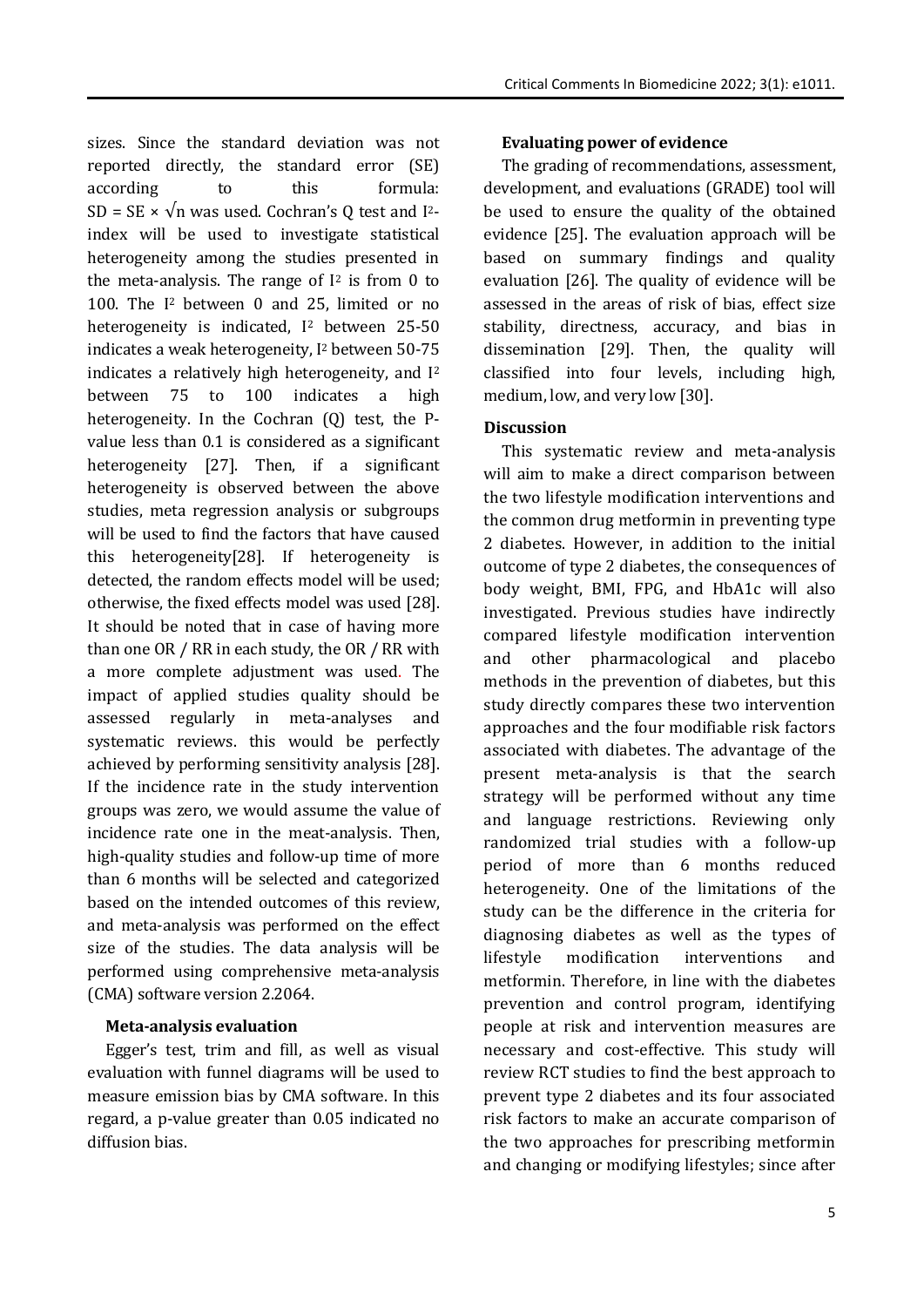identifying people at risk, planning is required for intervention.

### **Acknowledgements**

We thank all the people in Shahid Sadoughi University of Medical Sciences who kindly help us in performing this investigation.

#### **Authors' contribution**

M.Namayandeh conceived of the present idea and developed the theory. S.Mousavi will perform the analyses, draft the manuscript and design the figures and tables. H.Fallahzadeh and M.Mollahosseini will verify the analytical methods. M.Namayandeh and M.Rahmanian will supervise this work. All authors will be engaged discussing the results and commenting on the manuscript.

#### **Funding source**

This research did not receive any specific grant from funding agencies in the public, commercial, or not-for-profit sectors.

#### **Conflict of Interest**

The authors declare that there are no conflicts of interest.

#### **References**

- [1] Organisation WH. **news-room/fact-sheets/detail/ diabetes**. *World Health Organisation*; https://www. who.int/news-room/fact-sheets/detail/diabetes. Access date:
- [2] Federation ID. **IDF DIABETES ATLAS Eighth edition 2017**. *International Diabetes Federation*; https:// diabetesatlas.org/upload/resources/previous/files/8/ IDF\_DA\_8e-EN-final.pdf. Access date:
- [3] **Latest figures show 463 million people now living with diabetes worldwide as numbers continue to rise**. *Diabetes Res Clin Pract*. 2019;157:10793210. 1016/j.diabres.2019.107932.
- [4] Saeedi P, Petersohn I, Salpea P, Malanda B, Karuranga S, Unwin N, et al. **Global and regional diabetes prevalence estimates for 2019 and projections for 2030 and 2045: Results from the International Diabetes Federation Diabetes Atlas, 9th edition**. 2019;157:107843. 10.1016/j.diabres. 2019.107843
- [5] Magliano DJ, Islam RM, Barr ELM, Gregg EW, Pavkov ME, Harding JL, et al. **Trends in incidence of total or type 2 diabetes: systematic review**. *Bmj*. 2019;366: l5003. 10.1136/bmj.l5003.
- [6] Al Busaidi N, Shanmugam P, Manoharan D. **Diabetes in the Middle East: Government Health Care Policies and Strategies that Address the Growing Diabetes Prevalence in the Middle East**. 2019;19:8. 10.1007/ s11892-019-1125-6
- [7] Psaltopoulou T, Ilias I, Alevizaki M. **The role of diet and lifestyle in primary, secondary, and tertiary diabetes prevention: a review of meta-analyses**. *Rev Diabet Stud*. 2010;7:26-35. 10.1900/rds.2010.7. 26
- [8] Anderson JW, Kendall CW, Jenkins DJ. **Importance of weight management in type 2 diabetes: review with meta-analysis of clinical studies**. *J Am Coll Nutr*. 2003;22:331-9. 10.1080/07315724.2003.10719316
- [9] Haw JS, Galaviz KI, Straus AN, Kowalski AJ, Magee MJ, Weber MB, et al. **Long-term sustainability of diabetes prevention approaches: A systematic review and meta-analysis of randomized clinical trials**. *JAMA Internal Medicine*. 2017;177:1808-17. 10.1001/jamainternmed.2017.6040
- [10] Sheng Z, Cao JY, Pang YC, Xu HC, Chen JW, Yuan JH, et al. **Effects of Lifestyle Modification and Antidiabetic Medicine on Prediabetes Progress: A Systematic Review and Meta-Analysis**. *Front Endocrinol (Lausanne)*. 2019;10:455. 10.3389/fendo. 2019.00455
- [11] Nathan DM, Barrett-Connor E, Crandall JP, Edelstein SL, Goldberg RB, Horton ES, et al. **Longterm effects of lifestyle intervention or metformin on diabetes development and microvascular complications over 15-year follow-up: The Diabetes Prevention Program Outcomes Study**. *The Lancet Diabetes and Endocrinology*. 2015;3:866-7510. 1016/ S2213-8587(15)00291-0
- [12] Lily M, Godwin M. **Treating prediabetes with metformin: systematic review and meta-analysis**. *Can Fam Physician*. 2009;55:363-9
- [13] Natali A, Ferrannini E. **Effects of metformin and thiazolidinediones on suppression of hepatic glucose production and stimulation of glucose uptake in type 2 diabetes: a systematic review**. *Diabetologia*. 2006;49:434-41. 10.1007/s00125-006- 0141-7
- [14] Gillies CL, Abrams KR, Lambert PC, Cooper NJ, Sutton AJ, Hsu RT, et al. **Pharmacological and lifestyle interventions to prevent or delay type 2 diabetes in people with impaired glucose tolerance: systematic review and meta-analysis**. *Bmj*. 2007;334:299. 10.1136/bmj.39063.689375.55
- [15] Organization WH. **Global report on diabetes**. 2016
- [16] Moher D, Shamseer L, Clarke M, Ghersi D, Liberati A, Petticrew M, et al. **Preferred reporting items for systematic review and meta-analysis protocols (PRISMA-P) 2015 statement**. *Systematic Reviews*. 2015;4:1. 10.1186/2046-4053-4-1